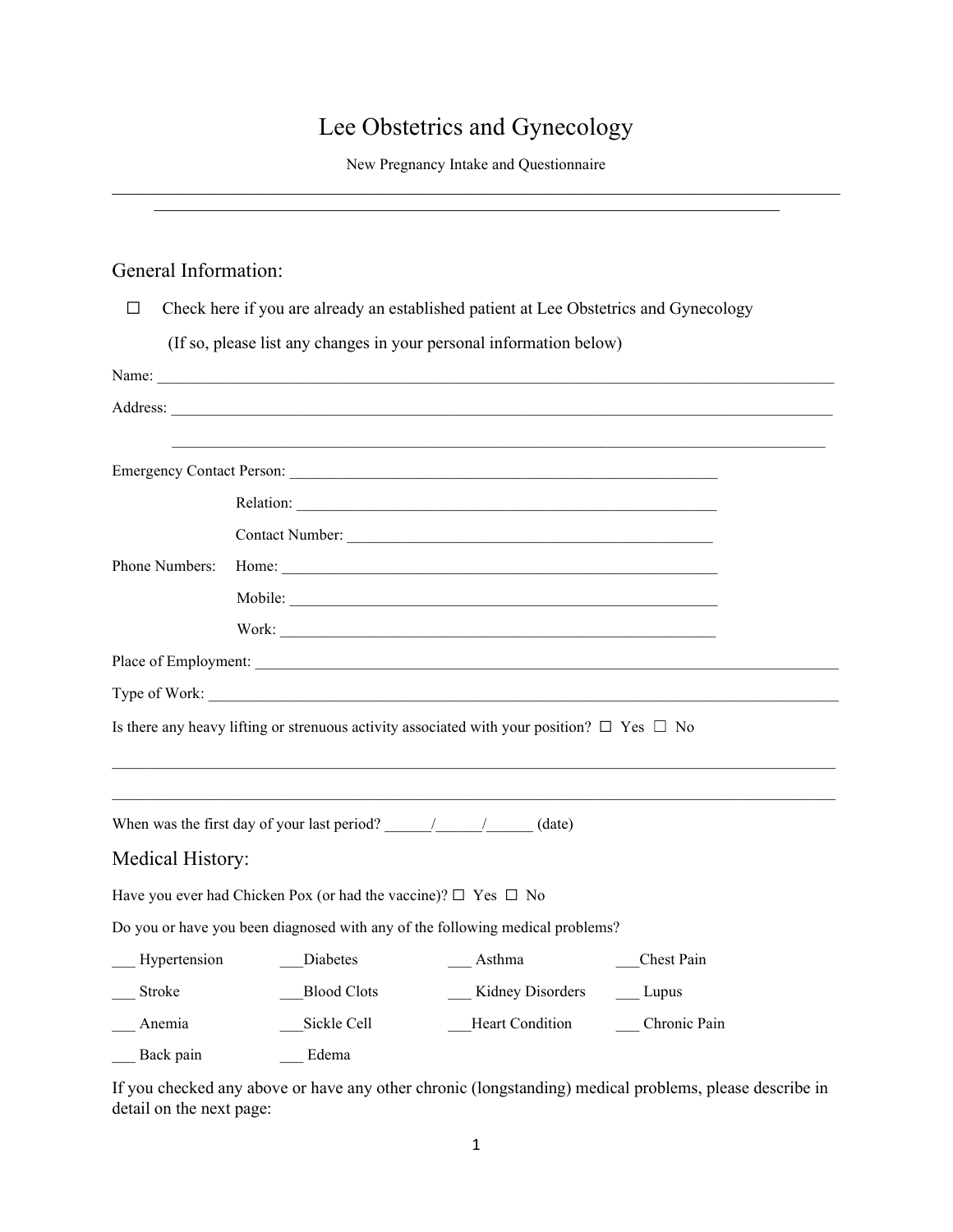| Medical Problem                                       | Date diagnosed?                                                   | Managing Physician?                                                                                    |
|-------------------------------------------------------|-------------------------------------------------------------------|--------------------------------------------------------------------------------------------------------|
|                                                       |                                                                   |                                                                                                        |
|                                                       |                                                                   |                                                                                                        |
|                                                       | (List any additional medical problems on the back of this sheet)  |                                                                                                        |
| Medications:                                          |                                                                   |                                                                                                        |
| $\Box$ Yes $\Box$ No (if "yes" describe below)        |                                                                   | Do you currently take any prescription or non-prescription medications (including herbal supplements)? |
| Medication                                            | Dose                                                              | Prescribing Physician?                                                                                 |
|                                                       |                                                                   |                                                                                                        |
|                                                       |                                                                   |                                                                                                        |
|                                                       | more than 2 weeks? $\Box$ Yes $\Box$ No (if "yes" describe below) | Have you ever taken any prescription or non-prescription medication (including herbal supplements) for |
| Medication                                            | Dose                                                              | Prescribing Physician?                                                                                 |
|                                                       |                                                                   |                                                                                                        |
|                                                       |                                                                   |                                                                                                        |
|                                                       |                                                                   |                                                                                                        |
| Allergies:                                            |                                                                   |                                                                                                        |
| Are you allergic to Latex? $\square$ Yes $\square$ No |                                                                   |                                                                                                        |
| Medication                                            | Year Diagnosed                                                    | Reaction to Medication                                                                                 |
|                                                       |                                                                   |                                                                                                        |
|                                                       |                                                                   |                                                                                                        |
|                                                       |                                                                   |                                                                                                        |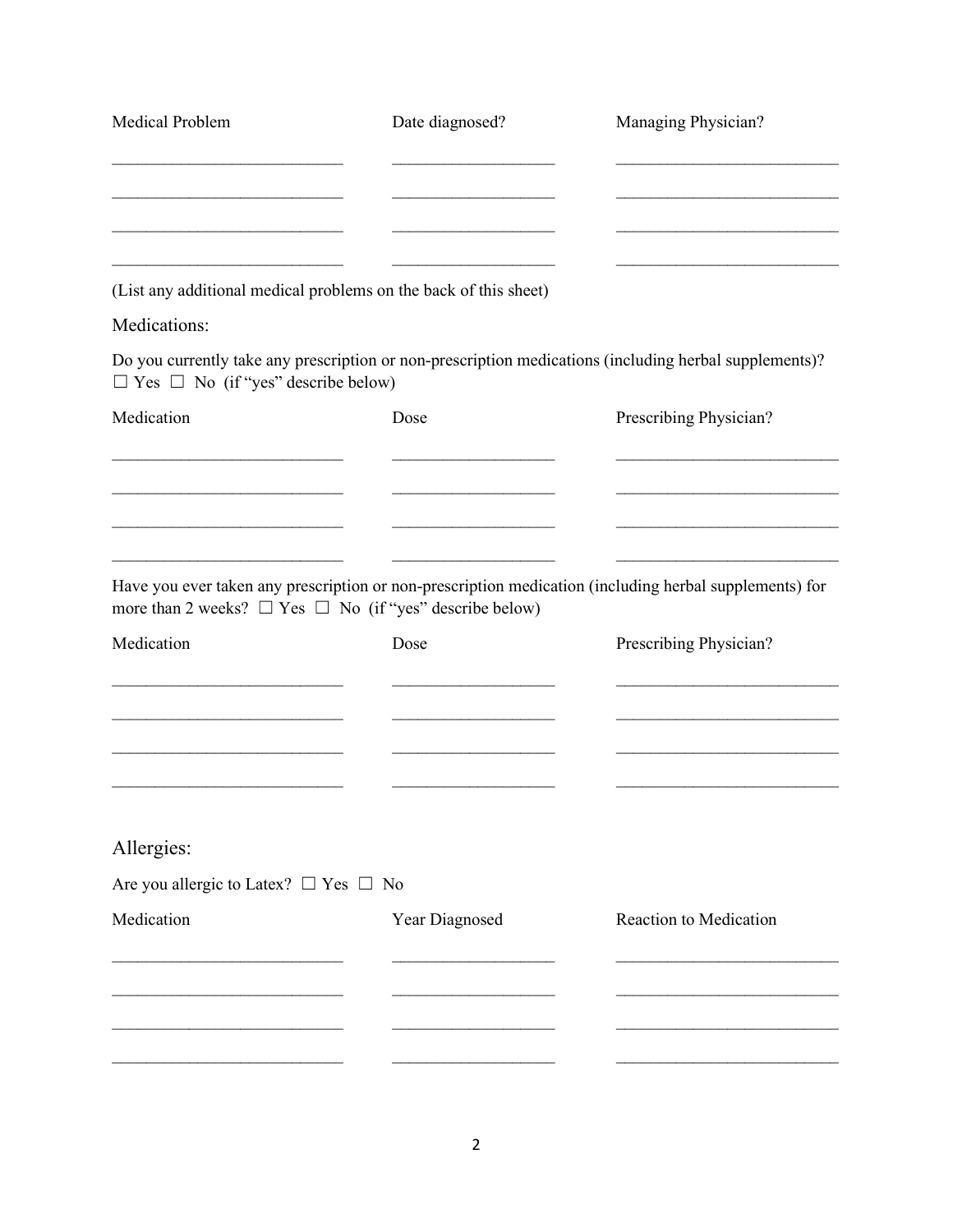## Surgical History:

Have you ever had any type of surgery?  $\Box$  Yes  $\Box$  No (if "yes" describe below)

| Type of Surgery                              |                                                                                     | Date Performed |        | Surgeon (add location if not local MD)                                                                   |
|----------------------------------------------|-------------------------------------------------------------------------------------|----------------|--------|----------------------------------------------------------------------------------------------------------|
|                                              |                                                                                     |                |        |                                                                                                          |
| <b>Obstetrical History:</b>                  |                                                                                     |                |        |                                                                                                          |
|                                              | Please list all pregnancies below; please include any miscarriages and/or abortions |                |        |                                                                                                          |
| Date                                         | Vaginal/C-section                                                                   | Male/Female    | Weight | Delivering Physician and Location                                                                        |
|                                              |                                                                                     |                |        |                                                                                                          |
|                                              |                                                                                     |                |        |                                                                                                          |
|                                              |                                                                                     |                |        | (Please list any additional deliveries on back of page) $\Box$ Check here if more are listed on the back |
|                                              | Did you sue fertility medication during this pregnancy? $\Box$ Yes $\Box$ No        |                |        |                                                                                                          |
|                                              | Were you under the care of a Reproductive Specialist? $\Box$ Yes $\Box$ No          |                |        |                                                                                                          |
|                                              | Pregnancy Complications or Significant Events:                                      |                |        |                                                                                                          |
|                                              | During pregnancy: (Please check if occurred during any of your pregnancies)         |                |        |                                                                                                          |
| <b>High Blood Pressure</b>                   |                                                                                     |                |        | Delivery Before 37 weeks                                                                                 |
| Break your water before 37 weeks             |                                                                                     |                |        | Infection or Severe Illness                                                                              |
| Regular Contraction before 37 weeks          |                                                                                     |                |        | Bleeding after 20 weeks                                                                                  |
| Need for Cerclage Placement                  |                                                                                     |                |        | Diabetes (diet or medication controlled)                                                                 |
| Referral to High Risk                        |                                                                                     |                |        | Growth Problems with the Baby                                                                            |
| Genetic or Structural Issues with the Baby   |                                                                                     |                |        | Need for more than 2 Ultrasounds                                                                         |
| Excessive vomiting requiring hospitalization |                                                                                     |                |        | Problems with the Placenta                                                                               |
| Fetal Death                                  |                                                                                     |                |        | Admission to the Hospital during Pregnancy                                                               |

Please describe in more detail on the next page if you checked any of the above and describe any additional pregnancy issues during your pregnancies that you may have had.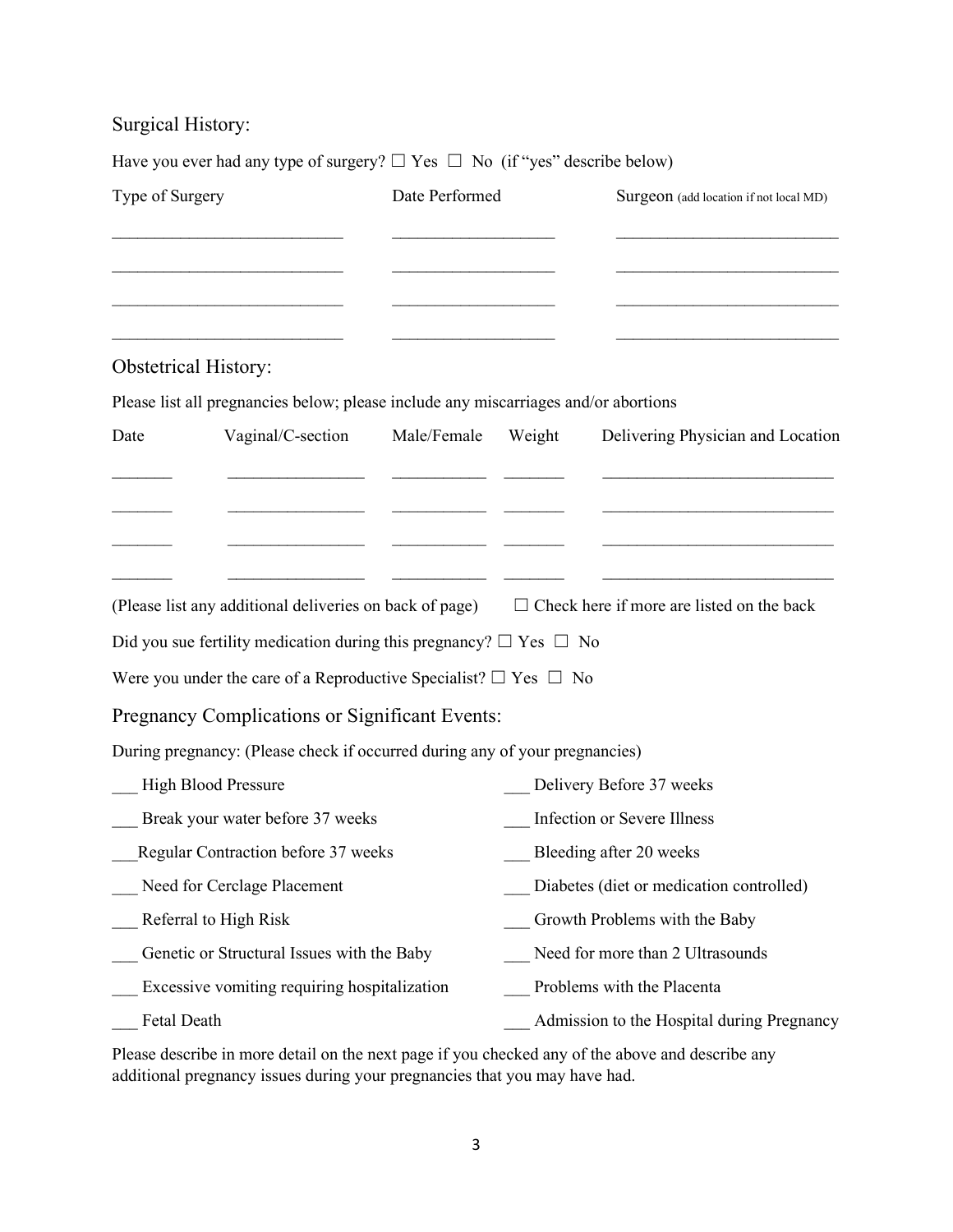### Additional Information:

Please list below any information that you think we need to know that would help us take care of you during your pregnancy.

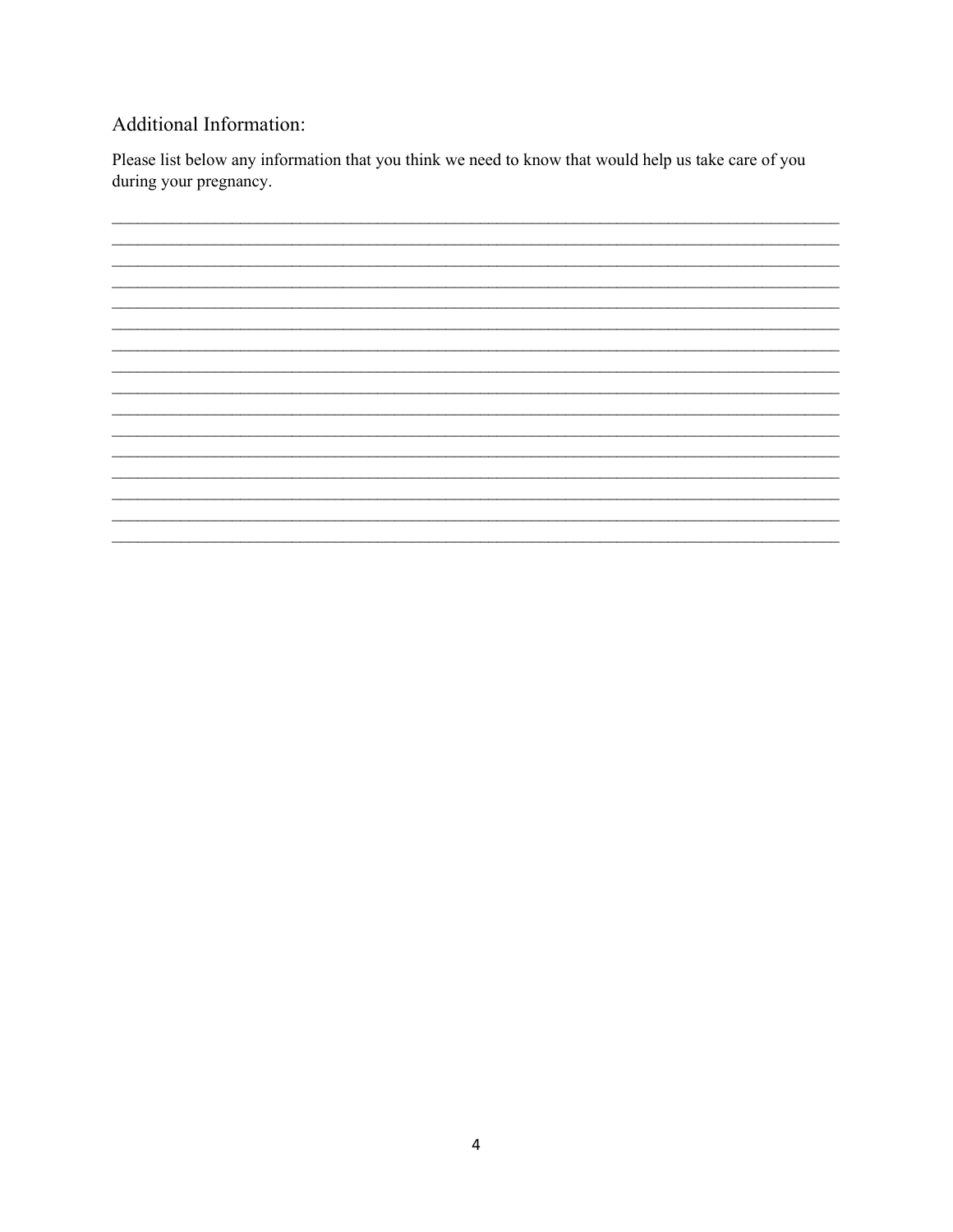Gynecologic History:

Date of Last Pap Smear:  $\frac{1}{2}$   $\frac{1}{2}$  (date)

Do you have a history of any abnormal pap smears?  $\Box$  Yes  $\Box$  No

Have you ever had any of the following procedures performed on your cervix?

| Colposcopy            | (date) |
|-----------------------|--------|
| LEEP                  | (date) |
| Cold Knife Conization | (date) |

Do you have a history of any sexually transmitted diseases?

| <b>Genital Herpes</b> | Syphilis   |
|-----------------------|------------|
| Chlamydia             | <b>HIV</b> |

\_\_\_\_ Gonorrhea

Social History:

| Single  | Separated |
|---------|-----------|
| Married | Divorced  |

\_\_\_\_ Engaged

Do you currently use tobacco in any form?  $\Box$  Yes  $\Box$  No

If yes, how much per day? \_\_\_\_\_\_\_\_\_\_\_\_\_\_\_\_\_\_\_\_

Have you recently quit using tobacco?  $\Box$  Yes  $\Box$  No

If yes, how long has it been since you quit?

Do you currently drink alcohol in any form?  $\Box$  Yes  $\Box$  No

If yes, how much per day? \_\_\_\_\_\_\_\_\_\_\_\_\_\_\_\_\_\_\_\_

Do you currently use any drugs in any form?  $\Box$  Yes  $\Box$  No

If yes, how much per day? \_\_\_\_\_\_\_\_\_\_\_\_\_\_\_\_\_\_\_\_